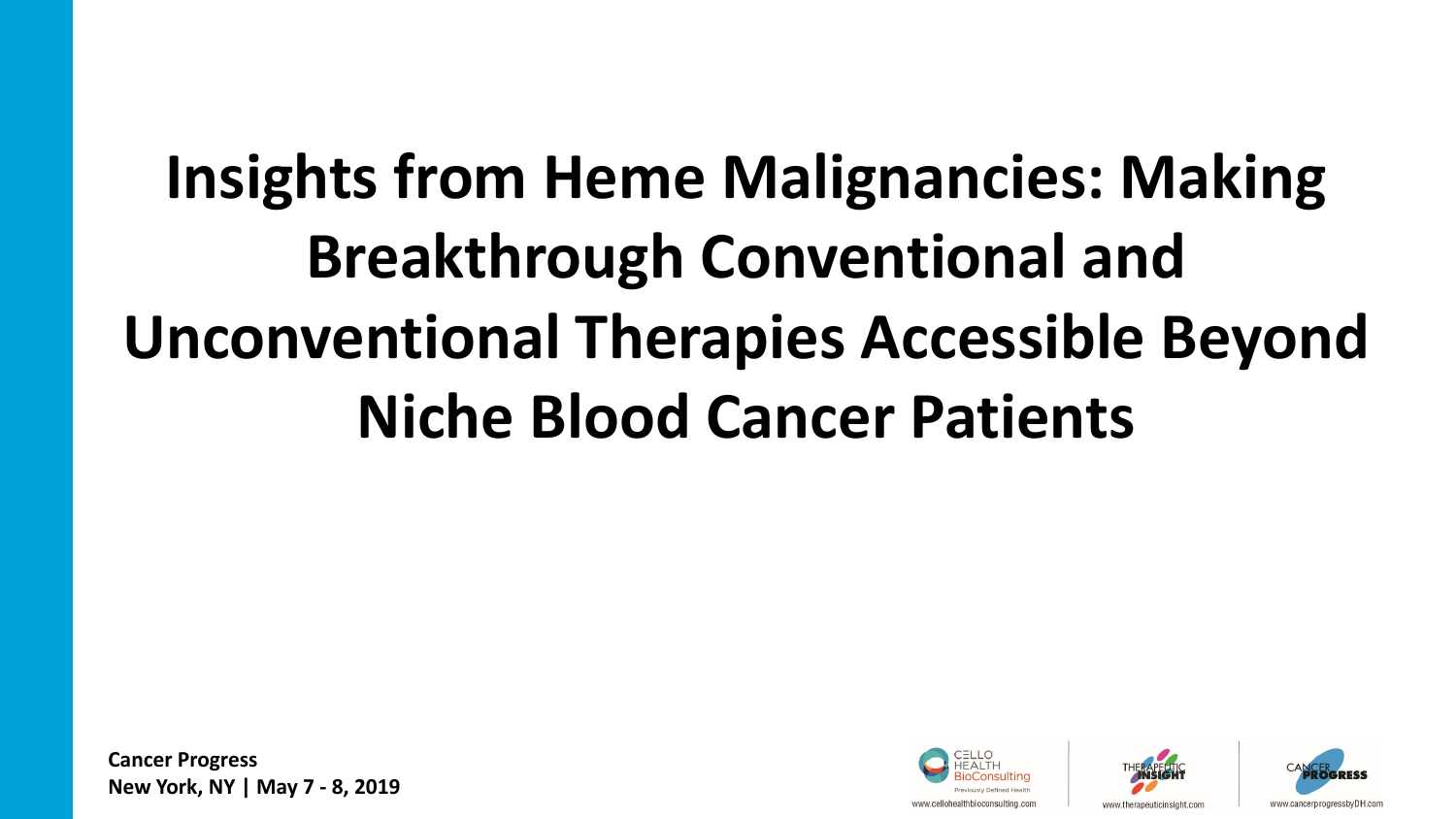## **Insights from Heme Malignancies: Making Breakthrough Conventional and Unconventional Therapies Accessible Beyond Niche Blood Cancer Patients**

Moderator: **Michael C. Rice**, Principal, Cello Health BioConsulting

Panelists:

- **Lee Greenberger**, PhD, VP and Chief Scientific Officer, The Leukemia & Lymphoma Society
- **Chris Bowden**, MD, CMO, Agios Pharmaceuticals
- **Dan Shoemaker**, PhD, CSO, Fate Therapeutics
- **Vatnak Vat-Ho**, Vice President Business Development, Affimed







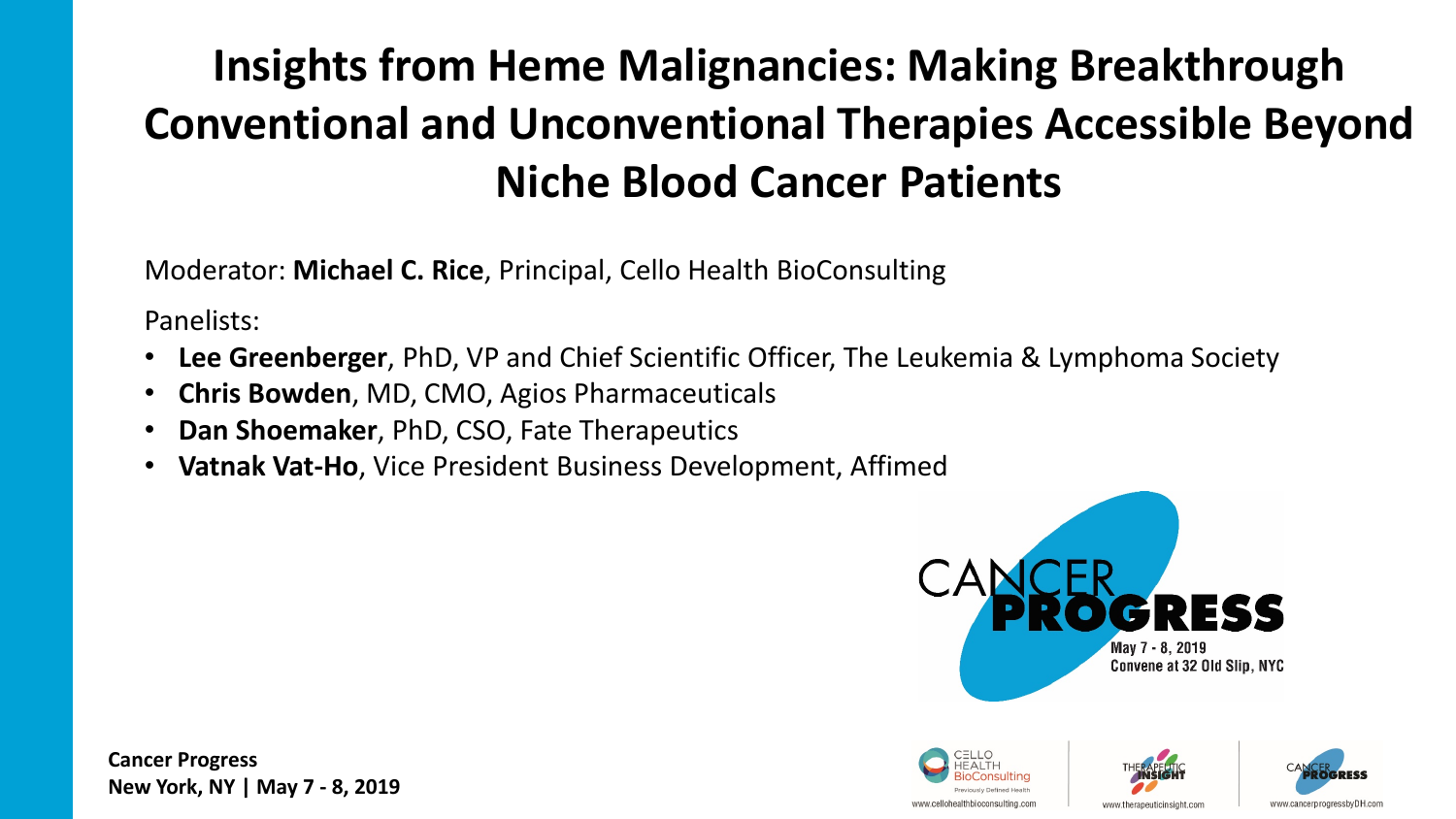### **Only ~10% of New Cancer Diagnoses are for Heme Malignancies – Very Heterogeneous Groups of Rare Neoplastic Disorders**

- **~175 clinically distinct diseases (according to the 2016 WHO classification)**
- **Combined newly diagnosed cases of blood cancers contributes only about 1/10 of solid tumors.**
- **Prevalence of individuals living with, or a history of blood cancer is increasing as long-term remission and cures are achieved!**

#### THE UPDATED WHO CLASSIFICATION OF HEMATOLOGICAL MALIGNANCIES

The 2016 revision of the World Health Organization classification of lymphoid neoplasms

Steven H. Swerdlow,<sup>1</sup> Elias Campo,<sup>2</sup> Stefano A. Pileri,<sup>3</sup> Nancy Lee Harris,<sup>4</sup> Harald Stein,<sup>5</sup> Reiner Siebert,<sup>6</sup> Ranjana Advani,<sup>7</sup> Michele Ghielmini <sup>8</sup> Gilles A. Salles <sup>9</sup> Andrew D. Zelenetz <sup>10</sup> and Flaine S. Jaffe<sup>11</sup>

#### THE UPDATED WHO CLASSIFICATION OF HEMATOLOGICAL MALIGNANCIES

The 2016 revision to the World Health Organization classification of myeloid neoplasms and acute leukemia

Daniel A. Arber,<sup>1</sup> Attilio Orazi,<sup>2</sup> Robert Hasserjian,<sup>3</sup> Jürgen Thiele,<sup>4</sup> Michael J. Borowitz,<sup>5</sup> Michelle M. Le Beau,<sup>6</sup> Clara D. Bloomfield,<sup>7</sup> Mario Cazzola,<sup>8</sup> and James W. Vardiman<sup>9</sup>

<sup>1</sup>Department of Pathology, Stanford University, Stanford, CA; <sup>2</sup>Department of Pathology, Weill Comell Medical College, New York, NY; <sup>3</sup>Department of Pathology, Massachusetts General Hospital, Boston, MA; <sup>4</sup>Institute of Pathology, University of Cologne, Cologne, Germany; <sup>5</sup>Department of Pathology, Johns Hopkins Medical Institutions, Baltimore, MD; <sup>6</sup>Section of Hematology/Oncology, University of Chicago, Chicago, IL; <sup>7</sup>Comprehensive Cancer Center, James Cancer Hospital and Solove Research Institute, The Ohio State University, Columbus, OH; <sup>8</sup>Department of Molecular Medicine, University of Pavia, and Department of Hematology Oncology, Fondazione IRCCS Policlinico San Matteo, Pavia, Italy; and <sup>9</sup>Department of Pathology, University of Chicago, Chicago, IL

https://link.springer.com/content/pdf/10.1007%2F978-3-642-16483-5\_2615.pdf

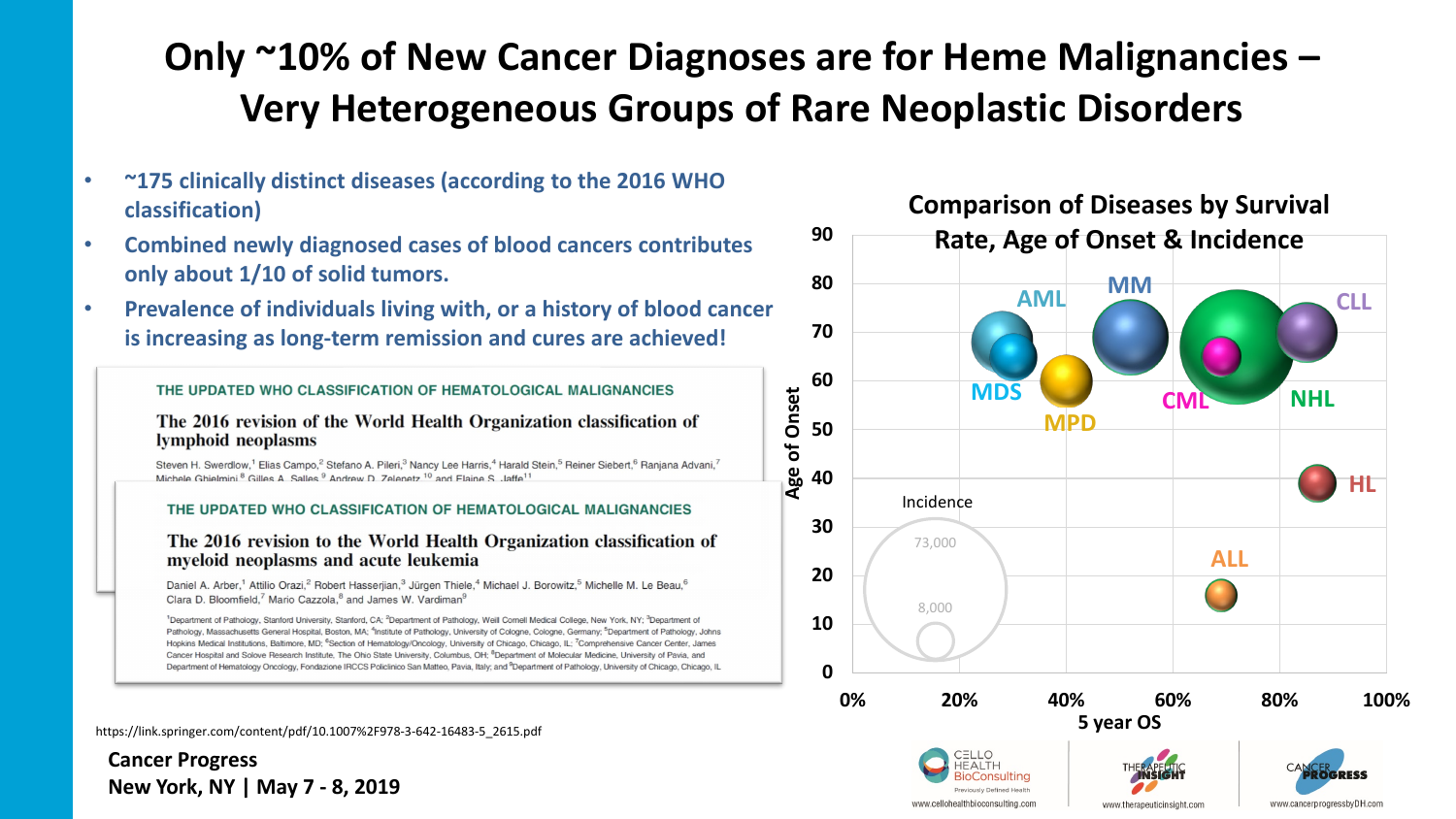**Blood Cancers Comprise ~33% of Current Total Oncology Market – Expected to Grow to ~\$67.5B by 2024 (CAGR, 14%)**

### **ONCOLOGY SALES BY HEME MALIGNANCIES VS SOLID TUMORS**



EvaluatePharma; CHBC Analysis

**Cancer Progress New York, NY | May 7 - 8, 2019**

#### **HEME MALGNANCY SALES BY INDICATION (2004 - 2024)**

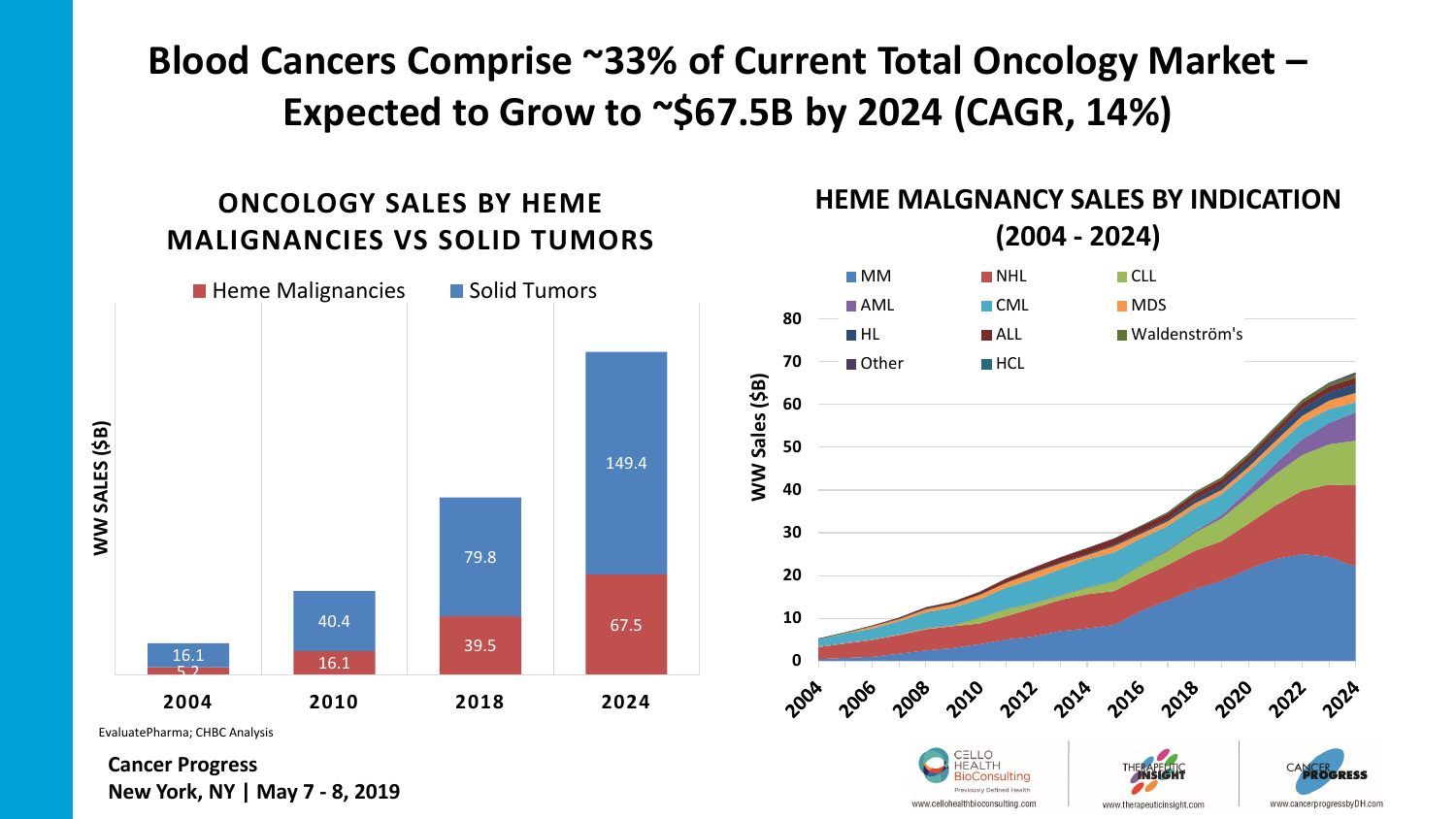### **In The Past Five Years, Rare Blood Cancers Have Been a Hotbed of Innovation for First-in-Class Drug Approvals (2013 – Present)**

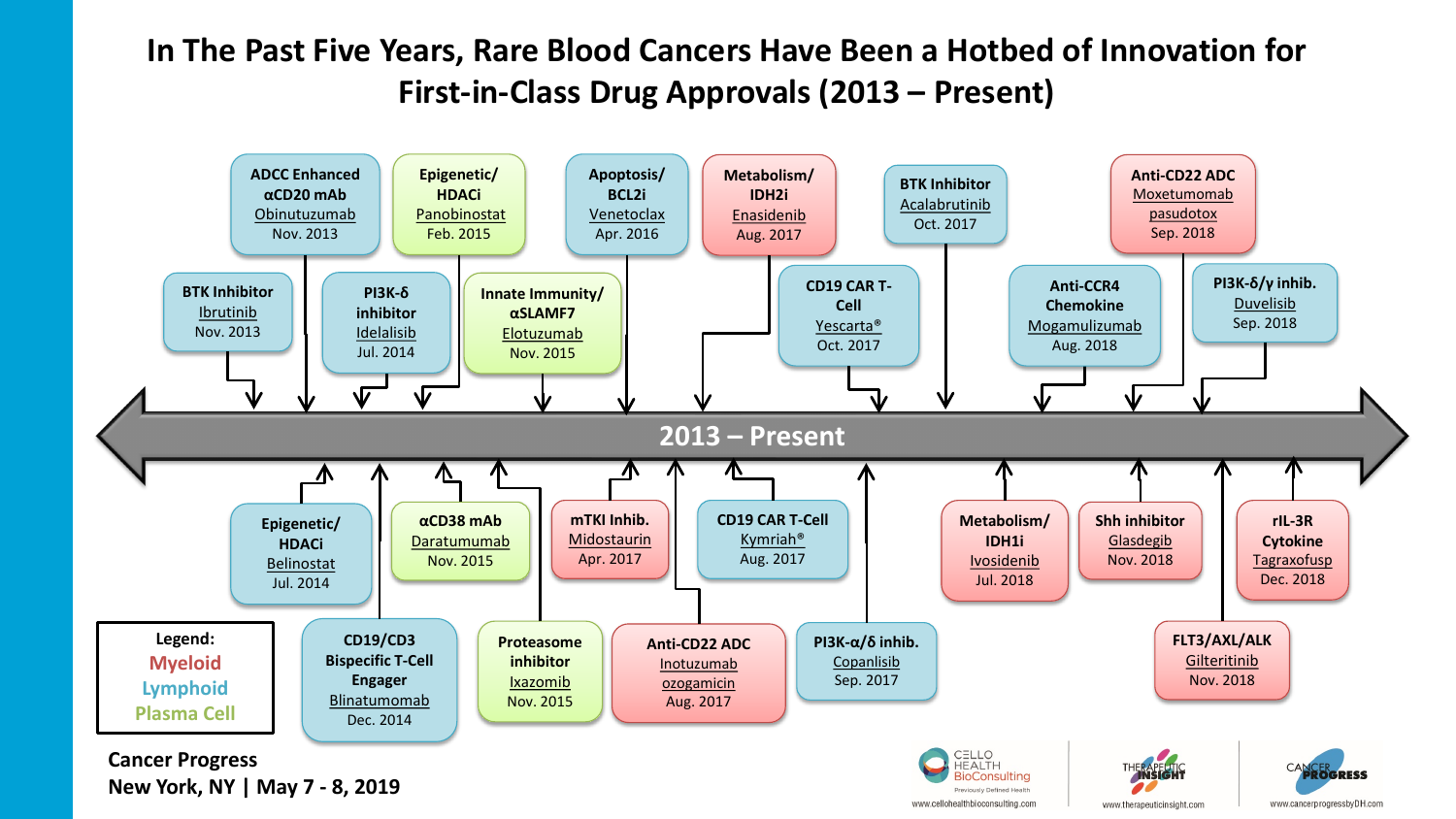### **~1/4 of Total Oncology Pipeline Is Focused on Blood Cancers – 70% of Which are in Phase 1 – Phase 2 Developments in the US**



Clarivate Analytics Cortellis; CHBC Analysis

**Cancer Progress New York, NY | May 7 - 8, 2019**







www.cancerprogressbvDH.cor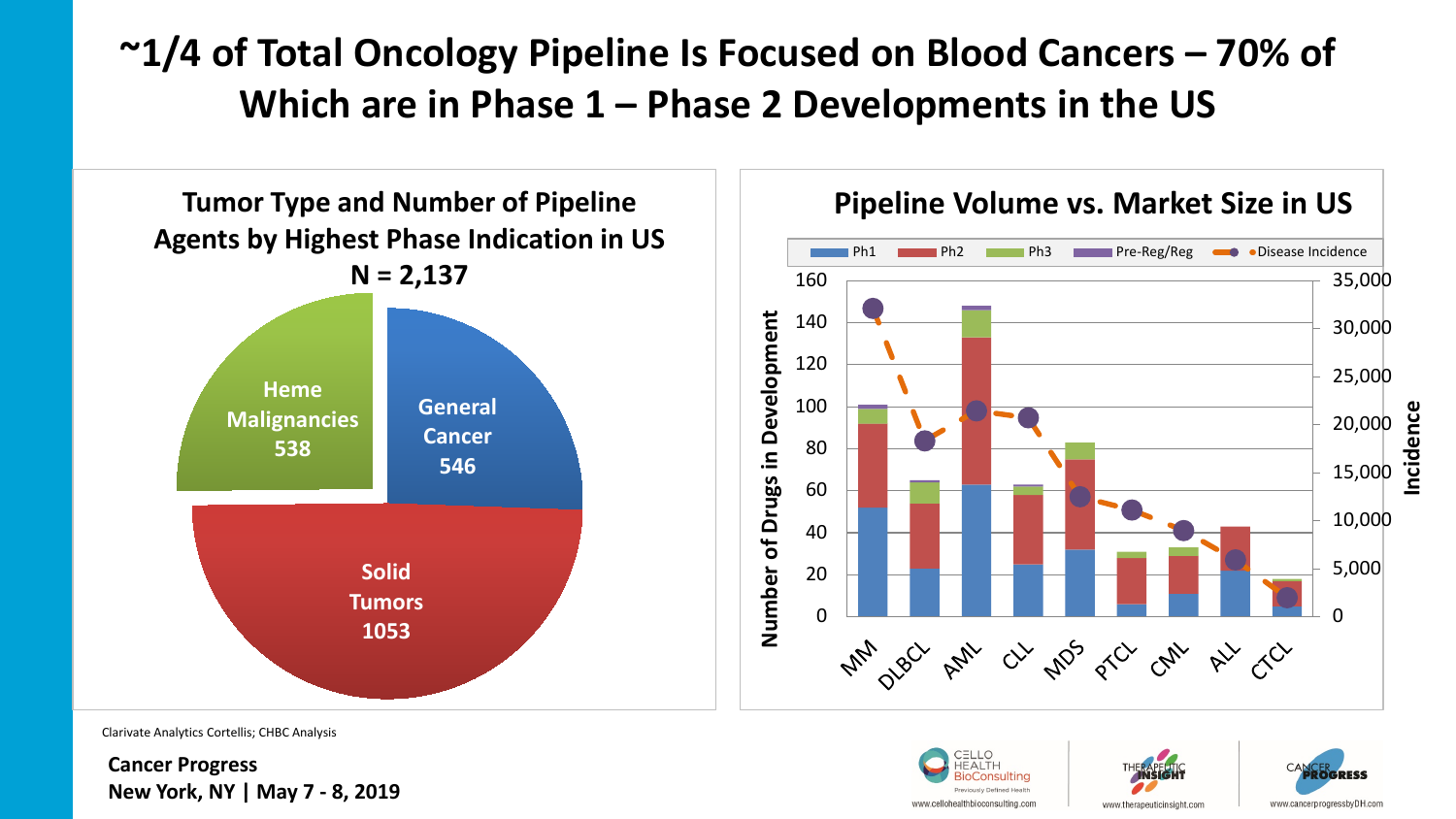### **Hematology Deals Over The Past Year Has Had A Mix Of Modalities, Particularly In Early Stages**

| <b>Alliance</b>                                 | License / Acq         | <b>Class</b>                                              | <b>Indication (Phase)</b> | <b>Upfront</b> | <b>Total</b> | <b>Notes</b>                                                                                                                                                                                                                                           |
|-------------------------------------------------|-----------------------|-----------------------------------------------------------|---------------------------|----------------|--------------|--------------------------------------------------------------------------------------------------------------------------------------------------------------------------------------------------------------------------------------------------------|
| <b>BMS / Celgene</b>                            | Acquisition           | Multiple therapies<br>(including CAR-T cell<br>therapies) | Multiple                  | \$35B          | \$74B        | Bristol-Myers Squibb acquiring Celgene for \$74B, leveraging rights to<br>WW blockbuster drug Revlimid. Deal includes Lisocabtagene<br>maraleucel and pipeline from Juno acquisition in Jan 2018.                                                      |
| Eli Lilly / Loxo<br>Oncology                    | Acquisition           | <b>Small Molecules</b>                                    | Multiple                  | \$7.2B         | \$7.2B       | Eli Lilly acquires Loxo Oncology for \$7.2B who develop small<br>molecules to inhibit TRK, BTK, and others.                                                                                                                                            |
| Jazz Pharma / Codiak<br><b>Biosciences</b>      | <b>WW License</b>     | Exosomes                                                  | Preclinical               | \$56M          | \$1.07B      | Codiak grants Jazz exclusive, worldwide rights to develop,<br>manufacture and commercialize exosome candidates against five<br>oncogene targets for hematological malignancies and solid tumors<br>using Codiak's engEx precision engineering platform |
| <b>Triphase</b><br><b>Accelerator / Celgene</b> | Option                | <b>Small Molecule</b>                                     | Preclinical               | \$980M         | \$40M        | Triphase Accelerator grants Celgene an option to acquire TRPH-395<br>(WDR5 inhibitor) to treat blood cancers including leukemia.                                                                                                                       |
| TeneoBio / AbbVie                               | Option                | Monoclonal<br>Antibody                                    | Preclinical               | \$90M          | N/A          | TeneoOne will receive an upfront payment of \$90 million and will<br>continue developing TNB-383B through Phase 1. AbbVie will hold the<br>exclusive right to acquire TeneoOne.                                                                        |
| argenx / Janssen                                | <b>WW License</b>     | Monoclonal<br>Antibody                                    | Phase I/II                | \$300M         | \$1.8B       | Janssen acquires a WW license for an anti-CD70 monoclonal antibody<br>(cusatuzumab) for AML and high-risk MDS.                                                                                                                                         |
| Abzena / Tmunity                                | <b>R&amp;D Collab</b> | CAR-T Cell therapy                                        | Preclinical               | N/A            | N/A          | Abzena will humanize monoclonal antibodies and Tmunity will use<br>them to develop their CAR-T products.                                                                                                                                               |
| <b>Molecular</b><br><b>Templates / Takeda</b>   | Collab & Option       | <b>Engineered Toxin</b><br><b>Bodies</b>                  | Preclinical               | \$30M          | \$663M       | Joint development of CD38-targeted engineered toxin bodies (ETBs)<br>for multiple myeloma.                                                                                                                                                             |
| Ono / Fate<br><b>Therapeutics</b>               | Collab & Option       | CAR-T Cell therapy                                        | Preclinical               | N/A            | \$1.25B      | Using Fate's iPSC platform, two off-the-shelf CAR-T cell therapies will<br>be jointly developed, one for lymphoblastic leukemias, and the other<br>for solid tumors.                                                                                   |

**Cancer Progress New York, NY | May 7 - 8, 2019**

BCIQ; Adis R&D Insight; CHBC Analysis.







www.cellohealthbioconsulting.cor

www.therapeuticinsight.com

www.cancerprogressbyDH.com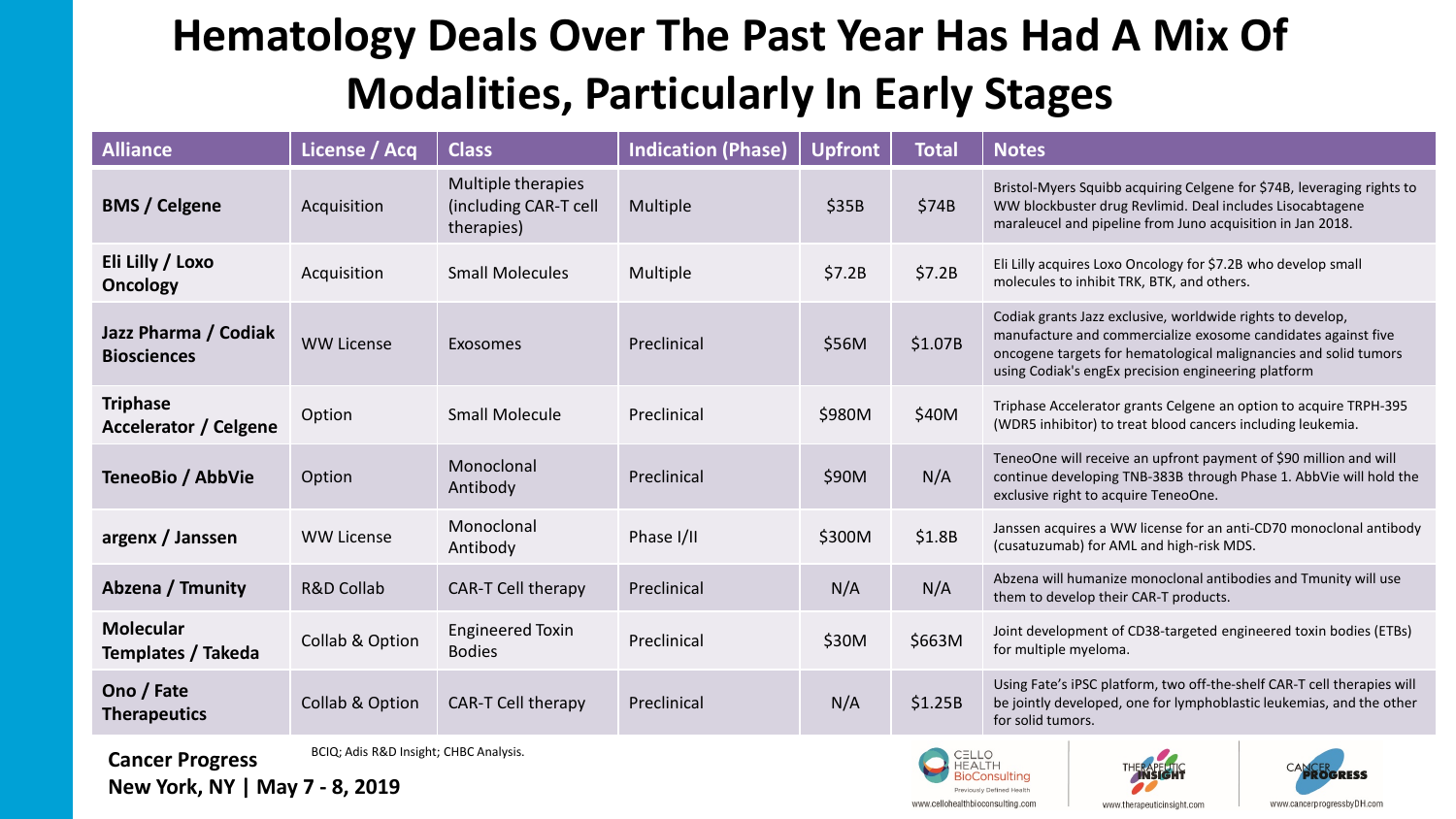# Questions for Panel

- 1. What are the most significant advances in heme malignancies in recent years?
- 2. Why has drug research for blood cancers yielded such a diverse array of treatment options, many vastly improving patient outcomes?
- 3. Most of the recent approvals have narrowly defined indications and/or issues with patient access, what efforts are underway to improve accessibility?
- 4. What conventional and IO combination approaches look promising and what are the drawbacks in terms of toxicities and economics?
- 5. What is the promise and what efforts are being made to expand the potential of these recently approved drug classes and therapeutic technologies to solid tumors?
- 6. Vice versa: How are innovations in solid tumors impacting management of patients with solid tumors?